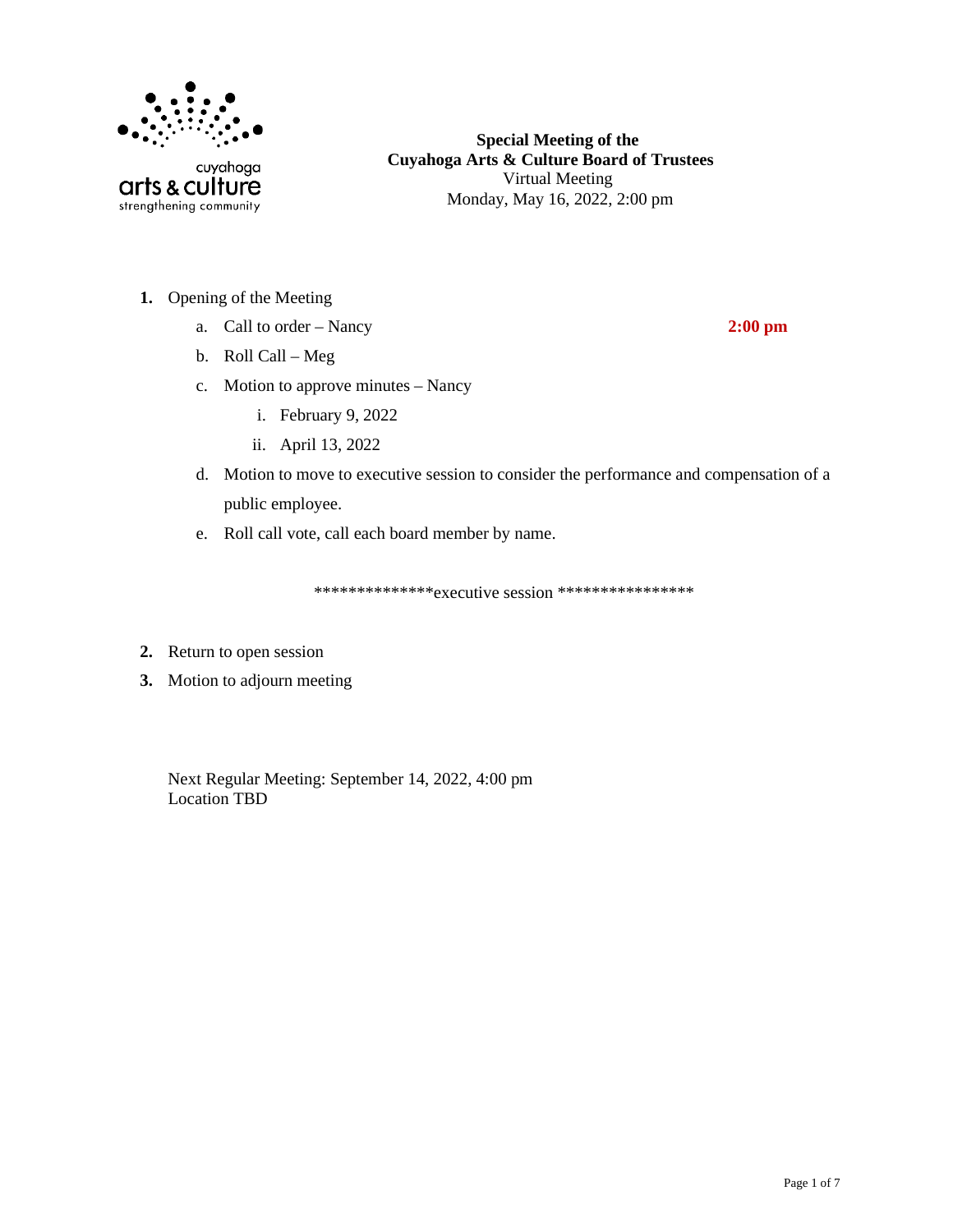

# **Minutes of the Regular Meeting of the Board of Trustees**

Wednesday, February 9, 2022

A regular meeting of the Cuyahoga Arts & Culture (CAC) Board of Trustees was called to order at 5:07 p.m. at the South Euclid-Lyndhurst Public Library 1876 S Green Rd, South Euclid, OH 44121

The roll call showed that Trustees Isenhart, McGowan, Mendez, Scott Taylor, and Sherman were present. It was determined that there was a quorum.

Also in attendance were: Jill Paulsen, executive director; Meg Harris; Heather Johnson-Banks; Julia Murphy, Johnnia Stigall and India Pierre-Ingram.

# **1. APPROVAL OF MINUTES**

Motion by Trustee Scott Taylor, seconded by Trustee McGowan, to approve the minutes from the November 10, 2021 Board meeting. Discussion: Trustee Sherman said she circulated an amended version of the minutes. Trustees McGowan and Mendez said level of detail in the amended minutes was beyond what is the norm. Trustee Scott Taylor stated that the Board shall take action to approve the minutes as originally submitted. Ms. Sherman stated that she provided her written comments from this meeting to all Board members and would like that noted. Vote – Ayes: McGowan, Mendez, Scott Taylor. Nays: Sherman. Abstain: Isenhart (not on Board or present at the meeting). The motion carried. Ms. Sherman said she would not sign the minutes.

Motion by Scott Taylor, seconded by Mendez, to approve the minutes from the December 15, 2021 Board meeting. Discussion: None. Vote – Ayes: Isenhart, Mendez, Scott Taylor. Nays: Sherman. Abstain: McGowan (not present at the meeting). The motion carried.

# **2. PUBLIC COMMENT ON MEETING AGENDA ITEMS**

There were no comments on the meeting agenda items.

# **3. EXECUTIVE DIRECTOR'S REPORT**

Ms. Paulsen thanked everyone for joining her and the Board. Ms. Paulsen's remarks can be found [here.](https://www.cacgrants.org/assets/ce/Documents/2022/Feb_ED_Report.pdf)

# **4. CONNECT WITH CULTURE**

Ms. Stigall introduced Erik Mann, Executive Director of Cleveland Classical Guitar Society. Mr. Mann stated that he is joined by Damian Goggans, an alumnus of the education program. Mr. Mann provided an overview of CCGS's programs and Mr. Goggans performed two pieces of music.

Trustee Sherman thanked Mr. Goggans for the performance and congratulated Cleveland Classical Guitar Society for being a part of General Operating Support.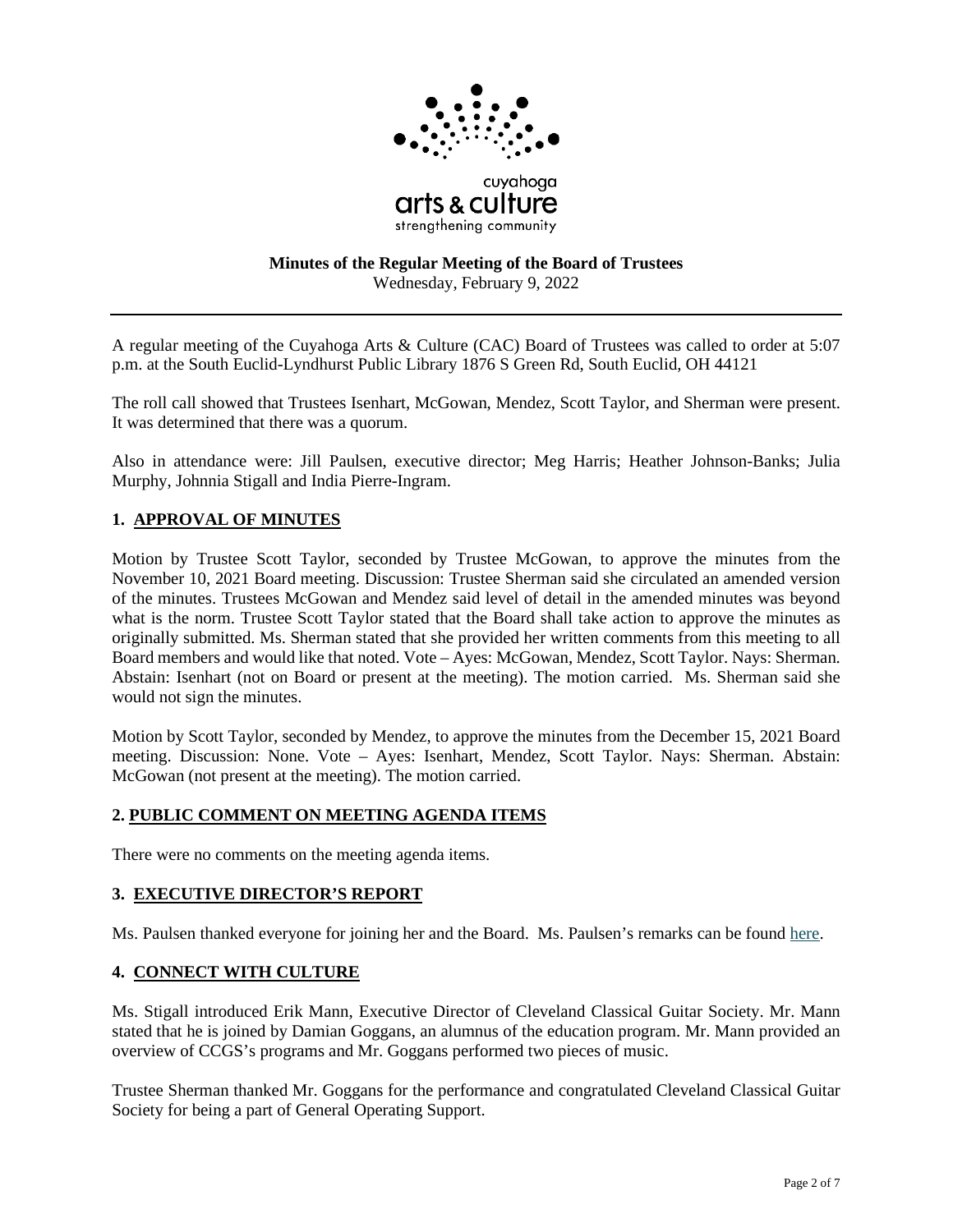# **5. BOARD ACTION - Grantmaking**

# **CAC Grantmaking Overview refresher and early-stage preview of 2023 Project and 2023 Cultural Heritage Programs**

Trustee Sherman stated that this is an opportunity for the staff to refresh the Board with an overview of the CAC's grantmaking processes and programs. Ms. Paulsen stated this overview is about understanding the historical process that has taken place and how CAC's grantmaking works. The materials prepared by staff allow for a better understanding of grantmaking historically and currently. Ms. Paulsen added that she hopes this information allows for Board members to be champions of the work and provides a baseline for future grantmaking.

Ms. Johnson-Banks presented the high-level themes from the [grantmaking overview](https://www.cacgrants.org/assets/ce/Documents/2022/CAC_Grantmaking_Overview.pdf) included in the Board Materials. Discussion ensued between the Board and staff with questions relating to past grantmaking processes and outcomes.

*(Trustee McGowan left at 6:33 pm.)* 

# **6. BOARD ACTION – Finance and General Business**

The finance report can be found [here.](https://www.cacgrants.org/assets/ce/Documents/2022/Jan22-Dec21-Financials.pdf)

#### **Contracts and Policies**

Ms. Paulsen provided an overview of the contract included in the meeting materials for Board approval.

Motion by McGowan, seconded by Isenhart, to approve a contract with Aztek in the amount of \$30,000 to redesign CAC's website. Vote – Ayes: Isenhart, McGowan, Mendez, Scott Taylor. Nays: None. Abstain: Sherman. The motion carried.

# **7. OTHER BUSINESS**

Mr. Jeremy Johnson, CEO of Assembly for the Arts, provided an update on the current advocacy efforts for additional funding for the arts. He said CAC and Assembly are working together to bring a unified approach to advocacy. Mr. Johnson said that Mayor Bibb released his 100-day plan which includes a recommendation from the Transition Committee to allocate \$10 million in American Rescue Plan Act funds to the arts. Trustee Isenhart stated that we need to continue to advocate together in this work. Mr. Johnson responded in agreement that CAC and Assembly must continue to be aligned and work toward equitable funding for all.

# **7. ADJOURNMENT**

\_\_\_\_\_\_\_\_\_\_\_\_\_\_\_\_

Motion by Trustee Scott Taylor, seconded by Trustee Mendez, to adjourn the meeting. Discussion: None. Vote: all ayes. The motion carried. The meeting was adjourned at 6:59 pm.

The next meeting will be held at 4:00 pm on Wednesday, April 13, 2022.

Karolyn Isenhart, Secretary, Board of Trustee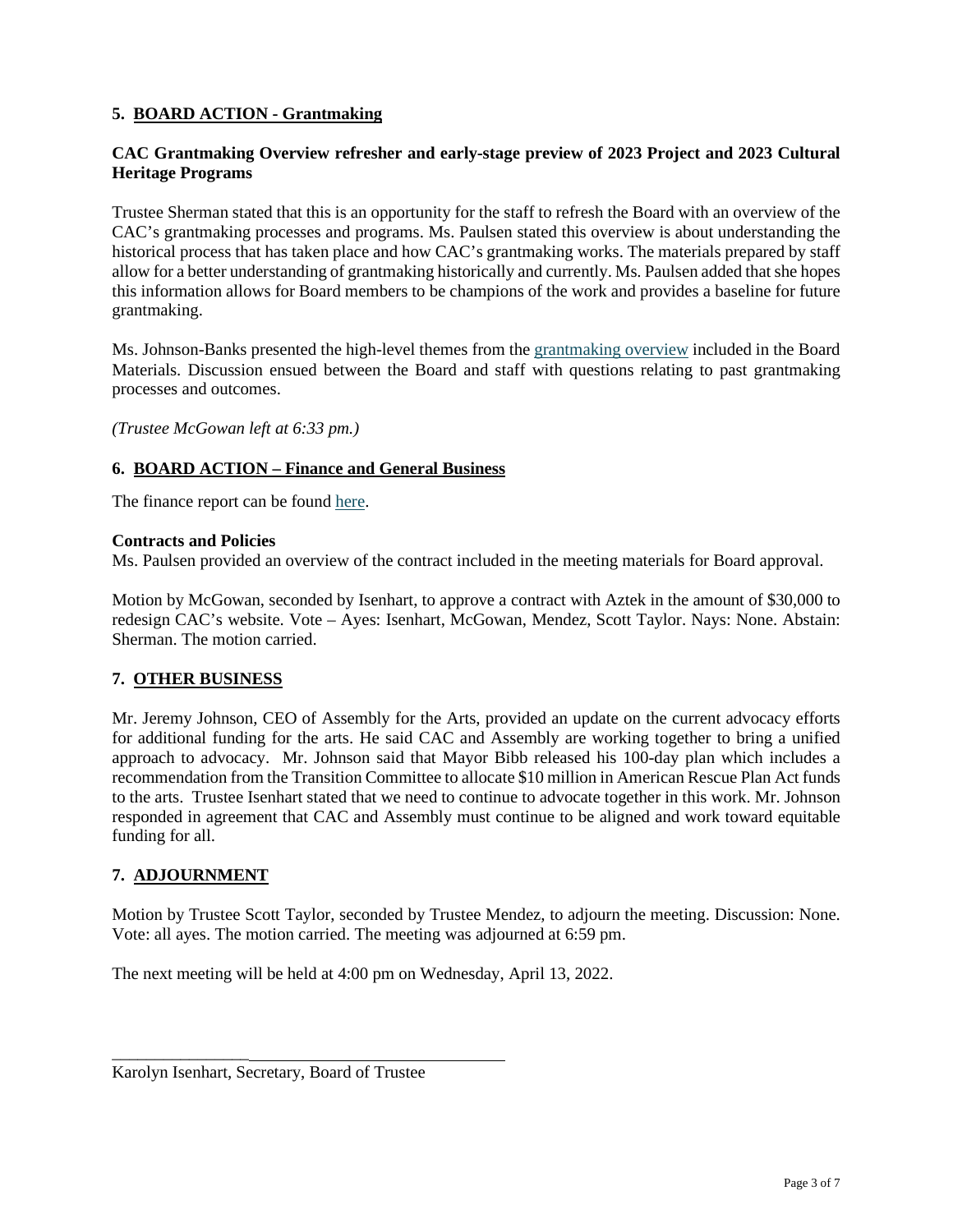

strengthening community

# **Minutes of the Annual Meeting of the Board of Trustees**

Wednesday, April 13, 2022

A meeting of the Cuyahoga Arts & Culture (CAC) Board of Trustees was called to order at 4:02 pm as a virtual meeting in accordance with Ohio General Assembly House Bill 51.

The roll call showed that Trustees Isenhart, McGowan, Mendez, Scott Taylor, and Sherman were present. It was determined that there was a quorum.

Also in attendance were: CAC staff: Jill Paulsen, executive director; Meg Harris; Heather Johnson-Banks; Julia Murphy, Jake Sinatra, Johnnia Stigall and India Pierre-Ingram.

Trustee Sherman welcomed County Executive Budish to the meeting. Executive Budish thanked Cuyahoga Arts & Culture and Assembly for the Arts for their work and said that arts and culture is thriving within the community. He added that he and County Council are committed to the arts and providing additional financial support through their allocation of American Rescue Plan Act (ARPA) funds to CAC and Assembly for distribution to nonprofits, artists, and for-profit arts businesses. County Executive Budish congratulated and thanked Trustee Sherman for her work as the Board President. Trustee Sherman thanked County Executive Budish for his advocacy to ensure allocation of funding from ARPA.

# **1. MOTION REGARDING AGENDA**

Motion by Trustee Scott Taylor, seconded by Trustee McGowan, to follow the original meeting agenda provided to the public by CAC. Discussion: Trustee Sherman stated that she provided and wanted to follow an updated agenda [provided to the Board on Monday, April 11th]. Trustee Mendez stated that the original agenda was shared with the public the week of April 4th. Trustee Sherman stated that the public agenda does not reflect the one that she has prepared. Vote: Ayes: Scott Taylor, Mendez, Isenhart, McGown. Nays: Sherman.

# **2. APPROVAL OF MINUTES**

Motion by Trustee Scott Taylor, seconded by Trustee Mendez, to approve the minutes from the February 09, 2022, Board meeting. Discussion: Trustee Sherman stated that she had several comments and corrections to the February meeting minutes which she detailed for the Board.

Under motion to approve November 10 minutes at the February meeting:

- a. Trustee Sherman provided her written comments from the November meeting to the Board
- b. Trustee Sherman said she would refuse to sign the minutes
- c. Trustee Sherman said that the word "will" should be changed to "shall" in the comment by Trustee Scott Taylor.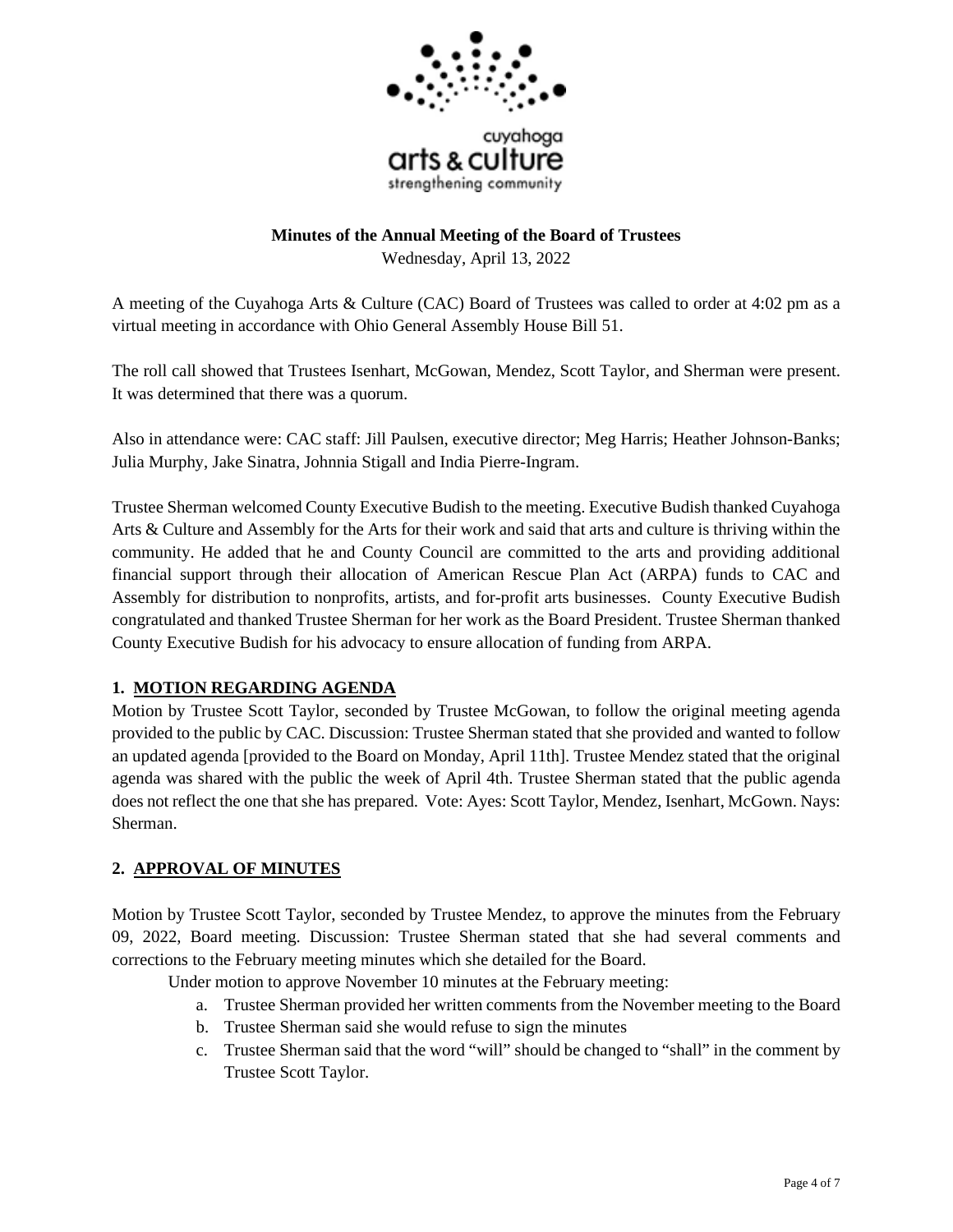Ms. Scott Taylor withdrew her motion to approve the February minutes, asking they be tabled until the next meeting so that the feedback provided by Trustee Sherman could be incorporated.

# **3. ELECTION OF OFFICERS**

Trustee Sherman presented the slate of officers with Trustee Mendez as President, Trustee Scott Taylor as Vice-President, and Trustee Isenhart as Secretary.

Motion by Trustee Scott Taylor, seconded by Trustee McGowan, to approve slate of officers: Trustee Mendez as President, Trustee Scott Taylor as Vice-President, and Trustee Isenhart as Secretary. Discussion: none. Vote: Aye: all ayes. The motion carried.

Trustee Mendez thanked Trustee Sherman for her leadership as Board President and her work on CAC's Board.

# **4. PUBLIC COMMENT ON MEETING AGENDA ITEMS**

There were no public comments on the meeting's agenda.

# **5. EXECUTIVE DIRECTOR'S REPORT**

Ms. Paulsen thanked everyone for joining her and the Board online. Ms. Paulsen's remarks can be foun[d](https://www.cacgrants.org/assets/ce/Documents/2020/2020-04-15-ED-Report.pdf) [here.](https://www.cacgrants.org/assets/ce/Documents/2020/2020-04-15-ED-Report.pdf)

# **5. CONNECT WITH CULTURE**

Ms. Murphy introduced Dr. Kirsten Ellenbogen the CEO of Great Lake Science Center. Dr. Ellenbogen, thanked the Board and staff for their support of Great Lakes Science Center. She said that the conversations with CAC are so important and that CAC dollars are the singular public funding the organization regularly receives. Great Lakes Science Center is in its 25<sup>th</sup> year and they have great partnership with the Cleveland Metropolitan School District that leads to collaboration and is about developing youth needs. With CAC support, Great Lakes Science Center has been providing more access and improving the exhibitions to enrich the visitor experience. Dr. Ellenbogen said the Science Center has used the pandemic to examine its role in the community and make changes to ensure the organization's sustainability. She also noted that the policies and expectations of being a General Operating Support recipient has set the bar higher and supported collaboration between organizations including Great Lakes Science Center.

# **6. BOARD ACTION – GRANTMAKING**

# **Approval of 2023 Project Support and Cultural Heritage Guidelines**

Ms. Paulsen and Ms. Johnson-Banks provided the Board with an overview of the 2023 Project Support and Cultural Heritage Guidelines, highlighting the changes. Ms. Johnson-Banks said in response to feedback and discussions at the February meeting, staff is recommending three key changes for 2023: 1) provide more multi-year funding, 2) simplify the application process; and 3) improve the grant review process. See [memo and overview chart for further detail.](https://www.cacgrants.org/assets/ce/Documents/2022/2022-04-13-Board-Meeting-Materials-Public.pdf#page=13)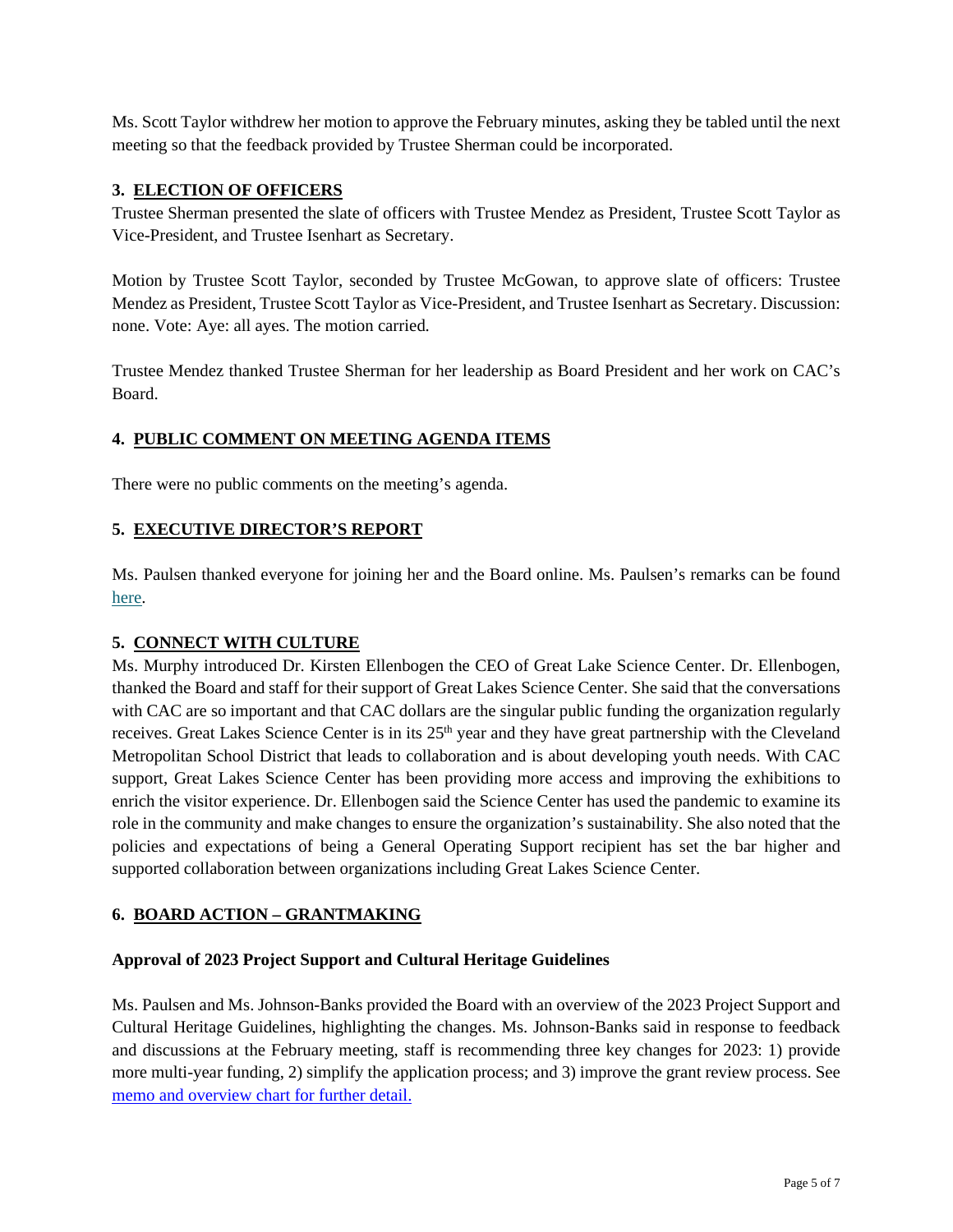The Board asked staff a number of clarifying questions and the staff provided responses.

Motion by Trustee Isenhart, seconded by Trustee Scott Taylor to approve 2023 Project Support and Cultural Heritage guidelines. Discussion: Vote: Ayes: Isenhart, Mendez, McGowan, and Scott Taylor, Nays: Sherman; Abstain: none. The motion carried.

# **Accept \$1.65M in ARPA funding from Cuyahoga County, pending County Council approval**

Ms. Paulsen shared the \$1.65M in ARPA funding from Cuyahoga County, pending County Council approval to allow CAC to issue simple guidelines and grants.

Motion by Trustee Mendez, seconded by Trustee Scott Taylor to approve the \$1.65M in ARPA funding from Cuyahoga County, pending County Council approval to allow CAC to issue simple guidelines to support arts nonprofits [with the majority of funds going to General Operating Support grant recipients].

Discussion: Trustee Sherman requested an amendment to include the agreed upon terms of the grant. Trustee Scott Taylor stated she cannot approve without understanding additional details. Trustee Mendez invited Ms. Paulsen to provide historical background on the discussions between CAC and Assembly in relation to this grant. Ms. Paulsen stated that this work was done hand in hand with Assembly for the Arts, ensuring that support would be guaranteed for organizations, artists, and creative business. Trustee Sherman clarified that majority of the dollars will go to organizations in CAC's General Operating Support program to ensure that these organizations are sustained. Vote: Aye: all ayes. The motion carried.

# **7. FINANCE REPORT**

Ms. Harris shared the financial report with the board. Ms. Harris' report can be found [here.](https://www.cacgrants.org/assets/ce/Documents/2020/2020-04-15-Financials.pdf)

# **8. BOARD ACTION – Finance and General Business**

# **Appointment of members of the Audit and Finance Advisory Committee**

Ms. Harris provided an overview of the purpose of the Audit and Finance Advisory Committee. Ms. Harris said current member, Luis Cartagena, has agreed to serve an additional one-year term. Members Cindy Riehl and Ed Bell asked not to be reappointed. Ms. Harris thanked them for their service. Ed Bell served for 8 years and Cindy Riehl for more than 11 years. Ms. Harris presented two new candidates for appointment to the committee: Ms. Ann McCarthy-Garland and Ken Surratt, whose bios were included in the board materials. She added that Karolyn Isenhart has agreed to serve on behalf of the Board.

Motion by Trustee Scott Taylor, seconded by Trustee Mendez, for the appointment of one year term to the Audit and Finance Advisory Committee for: Luis Cartagena, Ann McCarthy-Garland, Ken Surratt, and Karolyn Isenhart. Discussion: none. Vote: Aye: all ayes. The motion carried.

# **Public Records Manager Designee**

Ms. Harris requested that the Board designate Meg Harris as the Public Records Manager.